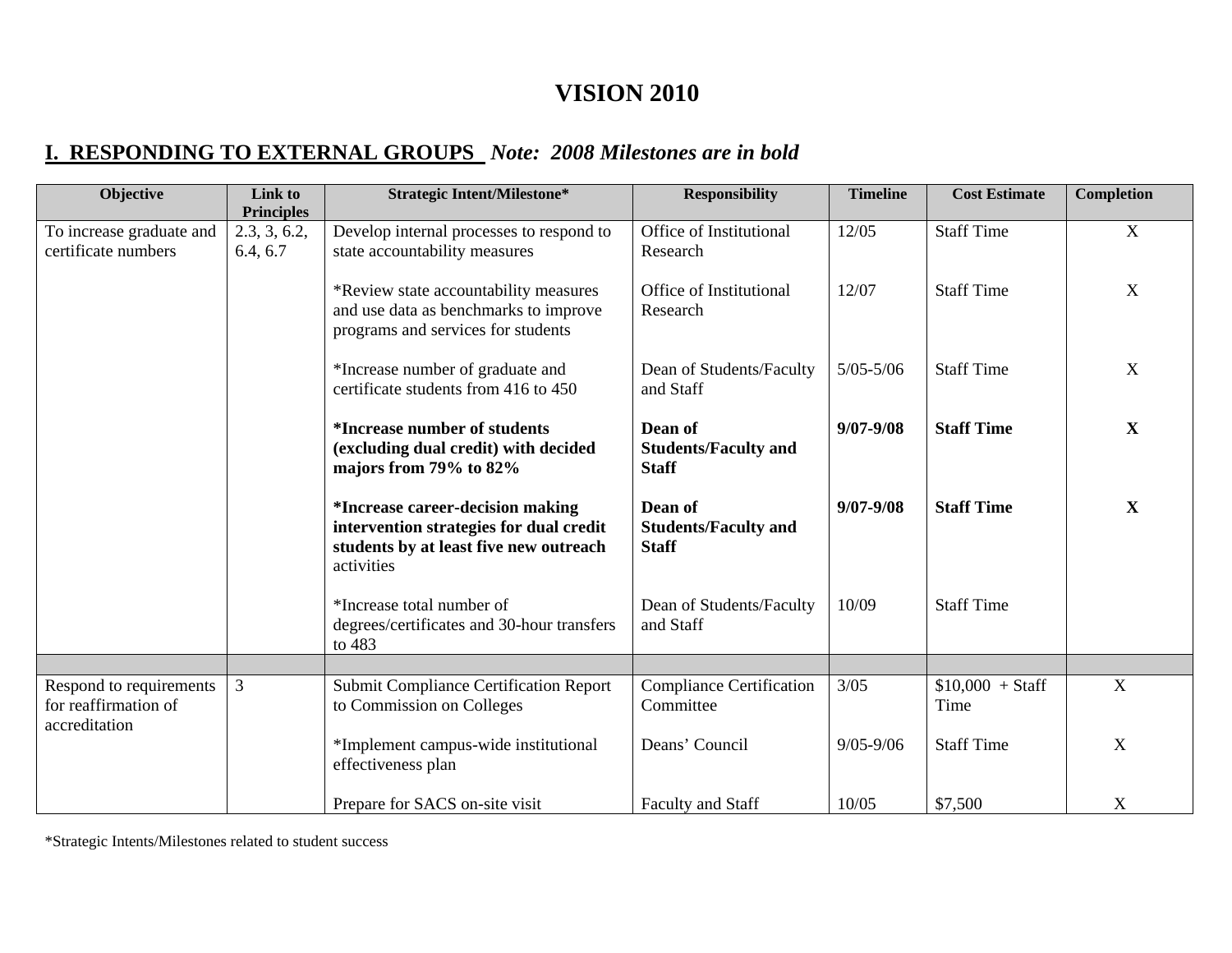| Objective                                           | Link to<br><b>Principles</b> | <b>Strategic Intent/Milestone</b>                                                                                                                          | <b>Responsibility</b>                                              | <b>Timeline</b> | <b>Cost Estimate</b>      | <b>Completion</b>         |
|-----------------------------------------------------|------------------------------|------------------------------------------------------------------------------------------------------------------------------------------------------------|--------------------------------------------------------------------|-----------------|---------------------------|---------------------------|
| Promote legislative<br>program                      | 1.3, 4.1,<br>4.2, 4.3        | Stress importance of college programs to<br>community                                                                                                      | Board/Faculty/<br>Foundation and Staff                             | On-going        | Staff Time +<br>Publicity |                           |
|                                                     |                              | Work to increase state appropriations                                                                                                                      | Board/Faculty/<br>Foundation and Staff                             | On-going        | Staff Time +<br>Publicity |                           |
|                                                     |                              | Develop advocacy plan to defeat<br>proportionality                                                                                                         | Board/Faculty/<br>Foundation and Staff                             | $4/06 - 5/07$   | <b>Staff Time</b>         | X                         |
|                                                     |                              | Monitor activities of the Texas Higher<br><b>Education Coordinating Board and Texas</b><br>Legislature related to proportionality and<br>incentive funding | Board/Faculty/<br>Foundation/Staff                                 | 5/09            | <b>Staff Time</b>         |                           |
|                                                     |                              |                                                                                                                                                            |                                                                    |                 |                           |                           |
| <b>Implement Quality</b><br><b>Enhancement Plan</b> | 2.2, 2.6, 3,<br>6.3, 6.7     | *Submit Quality Enhancement Plan to<br><b>Commission on Colleges</b>                                                                                       | <b>QEP</b> Committee                                               | 8/05            | $$5,000 + Staff$<br>Time  | $\overline{X}$            |
|                                                     |                              | *Hire Director of Transitional Education                                                                                                                   | Dean, Human Resources<br>and Payroll                               | 9/06            | \$60,000                  | $\mathbf X$               |
|                                                     |                              | Provide 50% administrative office<br>specialist to support transitional education<br>program                                                               | Dean, Human Resources<br>and Payroll                               | 9/06            | \$15,000                  | $\boldsymbol{X}$          |
|                                                     |                              | *Coordinate tutoring program with<br>changes in transitional education                                                                                     | Director, Learning<br>Assistance and<br><b>Instructional Media</b> | 1/07            | <b>Staff Time</b>         | X                         |
|                                                     |                              | *Increase scope of tutorial program and of<br>faculty and staff professional<br>development in goal tracking and active<br>learning strategies             | Dean, Educational<br>Programs and Services                         | $1/07 - 9/09$   | \$40,000                  |                           |
|                                                     |                              | *Hire two study skills faculty                                                                                                                             | Dean, Human Resources<br>and Payroll                               | 9/07            | \$90,000                  | $\boldsymbol{\mathrm{X}}$ |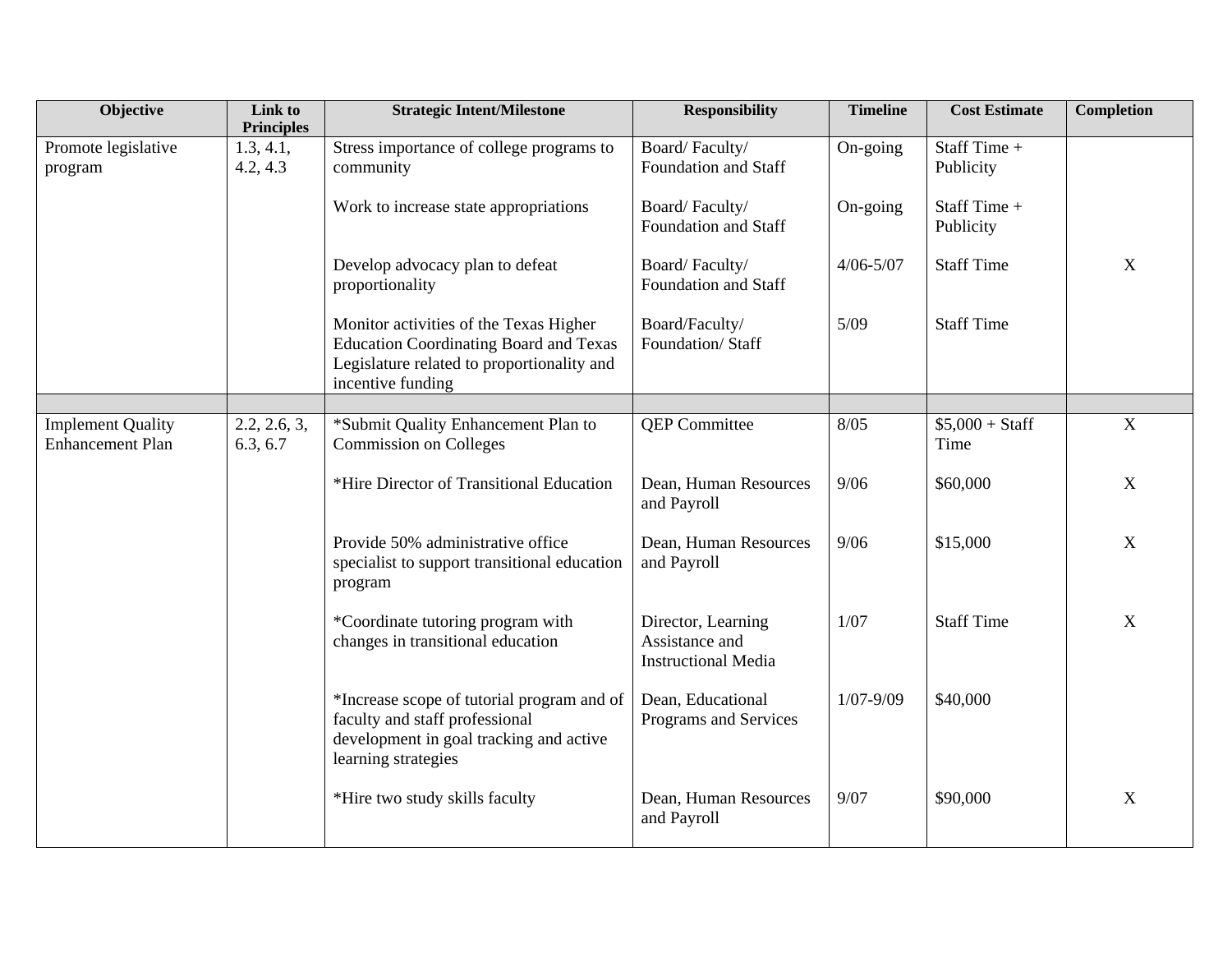| Objective                                       | Link to<br><b>Principles</b>  | <b>Strategic Intent/Milestone</b>                                                                          | <b>Responsibility</b>                                                                                 | <b>Timeline</b> | <b>Cost Estimate</b>                                                | <b>Completion</b> |
|-------------------------------------------------|-------------------------------|------------------------------------------------------------------------------------------------------------|-------------------------------------------------------------------------------------------------------|-----------------|---------------------------------------------------------------------|-------------------|
|                                                 |                               | *Implement Quality Enhancement Plan                                                                        | Dean, Educational<br>Programs and Services<br>and Faculty                                             | $9/07 - 9/10$   | <b>Staff Time</b>                                                   |                   |
| <b>Implement Achieving</b><br>the Dream Program | 2.2, 2.3,<br>2.6, 6.3,<br>6.7 | *Develop plan for improving success in<br>transitional education courses                                   | Dean, Educational<br>Programs and Services/<br>Director, Transitional<br>Education                    | 3/07            | <b>Anticipated Grant</b><br>of \$100,000<br>annually for 4<br>years | X                 |
|                                                 |                               | *Submit proposal for Achieving the<br><b>Dream Implementation Grant</b>                                    | Dean, Educational<br>Programs and Services                                                            | 5/07            | <b>Staff Time</b>                                                   | X                 |
|                                                 |                               | *Implement Achieving the Dream grant<br>for improving student success in<br>transitional education courses | Dean, Educational<br>Programs and Services/<br>Director, Transitional<br><b>Education and Faculty</b> | $5/07 - 6/11$   | \$400,000                                                           |                   |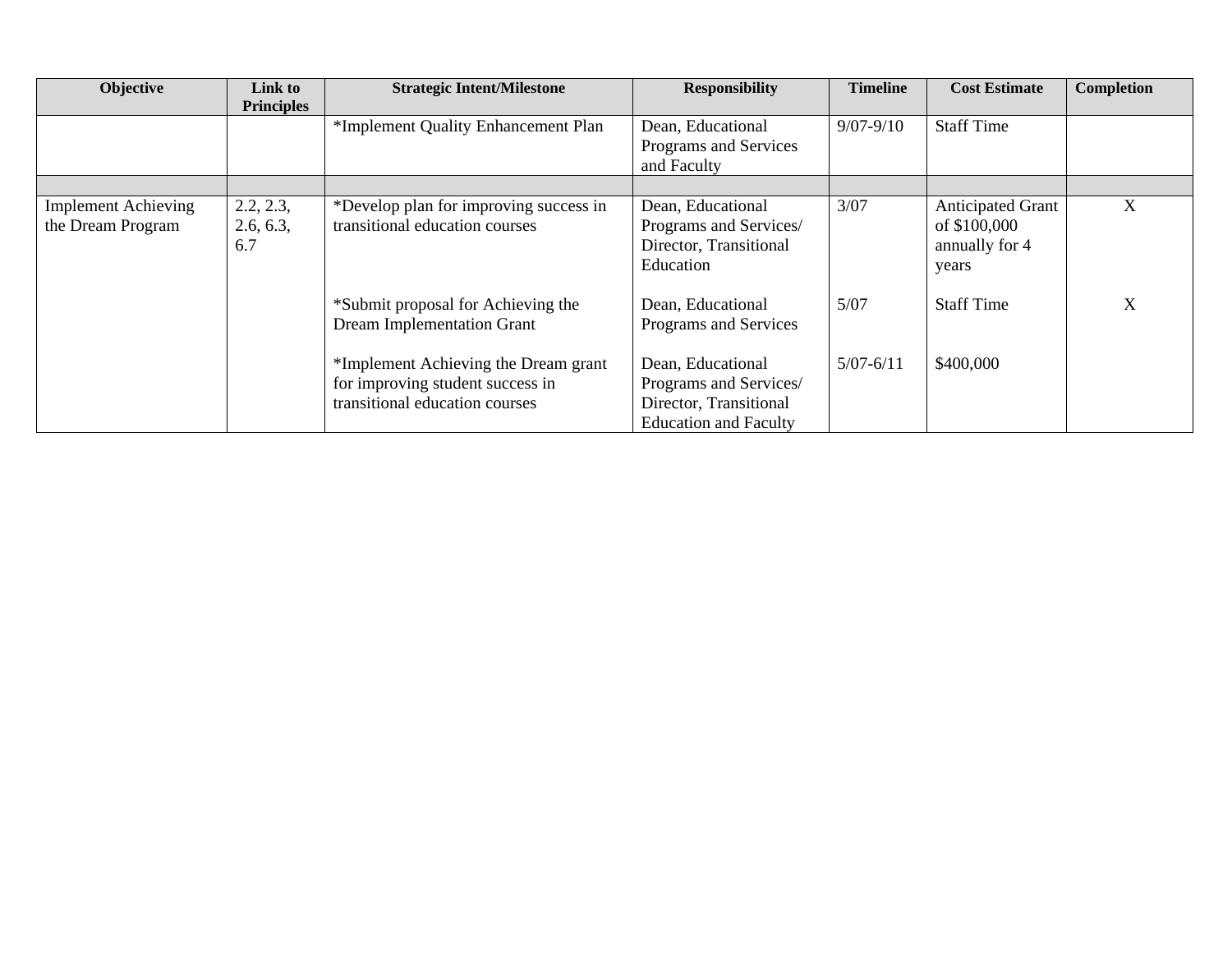#### **II. MEETING NEEDS OF STUDENTS**

| Objective                                       | <b>Links</b> to<br><b>Principles</b> | <b>Strategic Intent/Milestone</b>                                                                                                                                                              | <b>Responsibility</b>                                           | <b>Timeline</b>    | <b>Cost Estimate</b>                 | <b>Completion</b>         |
|-------------------------------------------------|--------------------------------------|------------------------------------------------------------------------------------------------------------------------------------------------------------------------------------------------|-----------------------------------------------------------------|--------------------|--------------------------------------|---------------------------|
| Develop ways to link<br>students to the college | 1.1, 1.2,<br>2.1, 2.4,<br>2.6, 6.8   | Expand Spanish language courses for<br>faculty and staff                                                                                                                                       | Director, Employee<br>Development Center                        | $12/05 -$<br>12/06 | <b>Staff Time</b>                    | $\boldsymbol{\mathrm{X}}$ |
|                                                 |                                      | *Develop goal setting program for<br>students                                                                                                                                                  | Dean, Educational<br>Programs and Services                      | 12/07              | <b>Staff Time</b>                    | X                         |
|                                                 |                                      | Define requirements, provide training, and<br>increase faculty participation in<br>advisement                                                                                                  | Dean of Students                                                | 9/06               | <b>Staff Time</b>                    | $\mathbf{X}$              |
|                                                 |                                      | Develop community advisory panels to<br>provide information about program needs                                                                                                                | College Wide                                                    | 12/05              | <b>Staff Time</b>                    | $\mathbf{X}$              |
|                                                 |                                      | Review need for a club sports program                                                                                                                                                          | Dean of Students                                                | 12/05              | Staff Time +<br><b>Support Costs</b> | $\mathbf X$               |
|                                                 |                                      | *Increase financial support for childcare<br>and scholarships                                                                                                                                  | Dean of Students/<br><b>Brazosport College</b><br>Foundation    | $12/05 -$<br>12/10 | To Be Determined                     |                           |
|                                                 |                                      | *Provide additional support for dual credit<br>programs by expanding participation at<br>Brazosport High School and developing a<br>plan to communicate requirements for<br>college level work | Dean, Educational<br>Programs and Services/<br>Dean of Students | $9/06 - 12/07$     | <b>Staff Time</b>                    | X                         |
|                                                 |                                      | Develop guidelines for faculty teaching<br>on high school campuses                                                                                                                             | Dean, Educational<br>Programs and Services                      | 9/07               | <b>Staff Time</b>                    | $\overline{X}$            |
|                                                 |                                      | Study early college programs and<br>applicability for Brazosport College                                                                                                                       | Dean's Council                                                  | 12/09              | <b>Staff Time</b>                    |                           |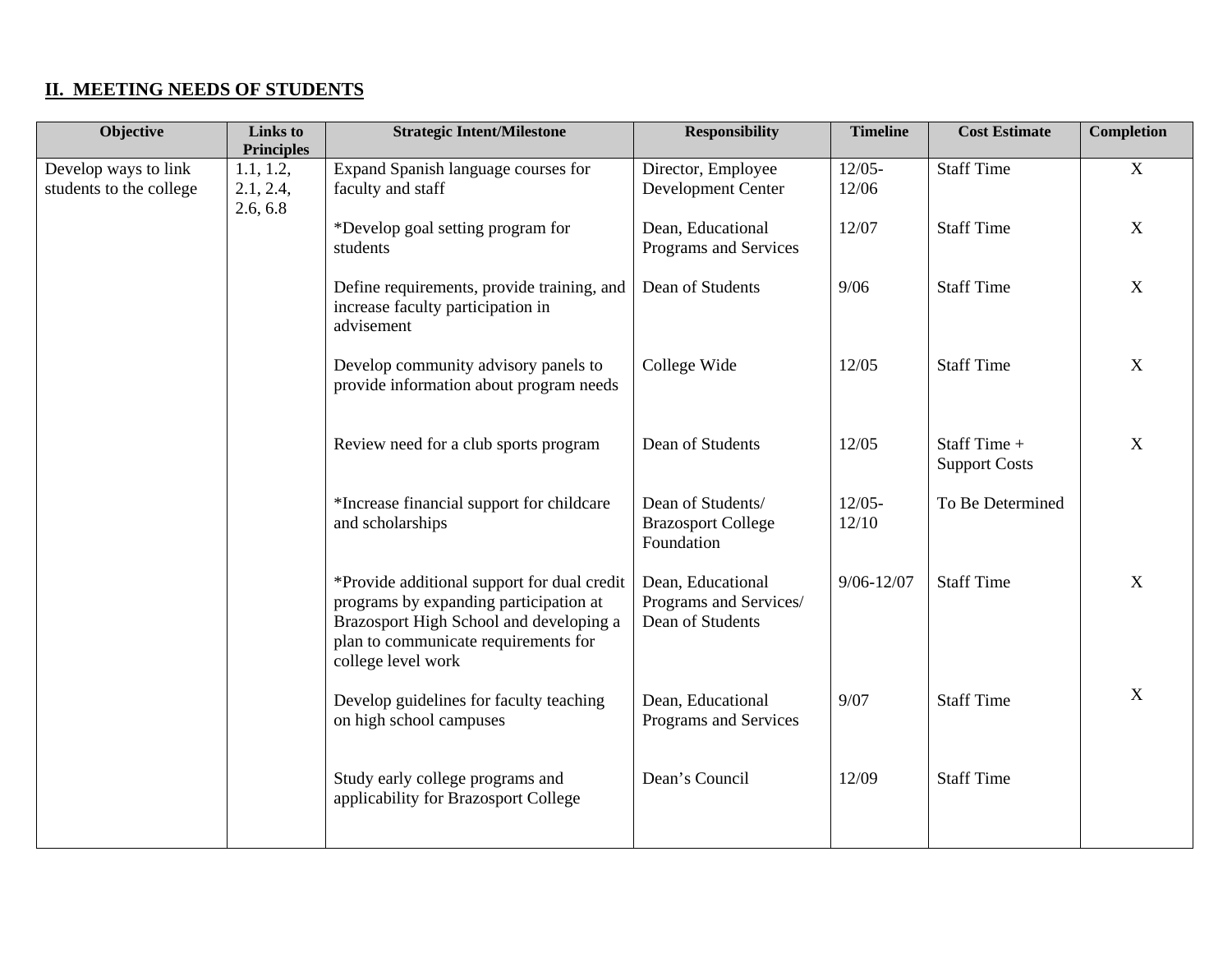| Objective                                        | Link to<br><b>Principles</b> | <b>Strategic Intent/Milestone</b>                                                                                                                                                            | <b>Responsibility</b>                                                                                           | <b>Timeline</b> | <b>Cost Estimate</b>                | Completion                |
|--------------------------------------------------|------------------------------|----------------------------------------------------------------------------------------------------------------------------------------------------------------------------------------------|-----------------------------------------------------------------------------------------------------------------|-----------------|-------------------------------------|---------------------------|
| Define measures for<br>assessing student success | 1.1, 1.5,<br>2.2, 6.3        | *Develop process for student input in<br>student learning outcomes                                                                                                                           | Dean, Educational<br>Programs and Services                                                                      | $9/06 - 12/07$  | <b>Staff Time</b>                   | $\mathbf X$               |
|                                                  |                              | *Use data from the Community College<br><b>Survey of Student Engagement and</b><br><b>Student Satisfaction Inventory to study</b><br>ways of improving programs and<br>services for students | <b>Faculty and Staff</b>                                                                                        | $6/06 - 6/08$   | <b>Faculty/Staff</b><br><b>Time</b> | $\mathbf{X}$              |
|                                                  |                              | *Define and assess data on student<br>success and report to college<br>community                                                                                                             | Director, Institutional<br><b>Research/Planning and</b><br><b>Institutional</b><br><b>Effectiveness Council</b> | $6/06 - 6/08$   | <b>Faculty/Staff</b><br><b>Time</b> | $\mathbf X$               |
|                                                  |                              | Develop process to survey dual credit<br>students regarding experiences with<br>educational program                                                                                          | Director, Institutional<br>Research and Planning<br>and Institutional<br><b>Effectiveness Council</b>           | 6/09            | <b>Staff Time</b>                   |                           |
|                                                  |                              | <b>Develop faculty survey regarding</b><br>attainment of goals for Achieving the<br><b>Dream and the Quality Enhancement</b><br>Plan                                                         | Director, Institutional<br><b>Research and Dean,</b><br><b>Educational Programs</b><br>and Services             | 12/08           | <b>Staff Time</b>                   | $\mathbf{X}$              |
| Target awareness to                              | 1.1, 1.2,                    | <b>Define target populations</b>                                                                                                                                                             | <b>Director, Public</b>                                                                                         | 8/05-8/08       | <b>Staff Time</b>                   | $\mathbf X$               |
| segments of the<br>population                    | 1.4, 1.5                     |                                                                                                                                                                                              | <b>Information and</b><br><b>Communications</b>                                                                 |                 |                                     |                           |
|                                                  |                              | Pilot a project with marketing consultant<br>to reach target populations                                                                                                                     | Director, Public<br>Information and<br>Communications                                                           | 12/06           | \$10,000                            | X                         |
|                                                  |                              | Provide program information to college<br>community                                                                                                                                          | Division Chair/Dean of<br>Students                                                                              | 12/05           | <b>Staff Time</b>                   | $\mathbf X$               |
|                                                  |                              | Update college website and develop                                                                                                                                                           | Dean, Information and                                                                                           | 12/05           | \$5,000                             | X                         |
|                                                  |                              | process for ensuring information is<br>correct                                                                                                                                               | Community<br>Resources/College<br>Community                                                                     | 12/07           | \$50,000                            | $\boldsymbol{\mathrm{X}}$ |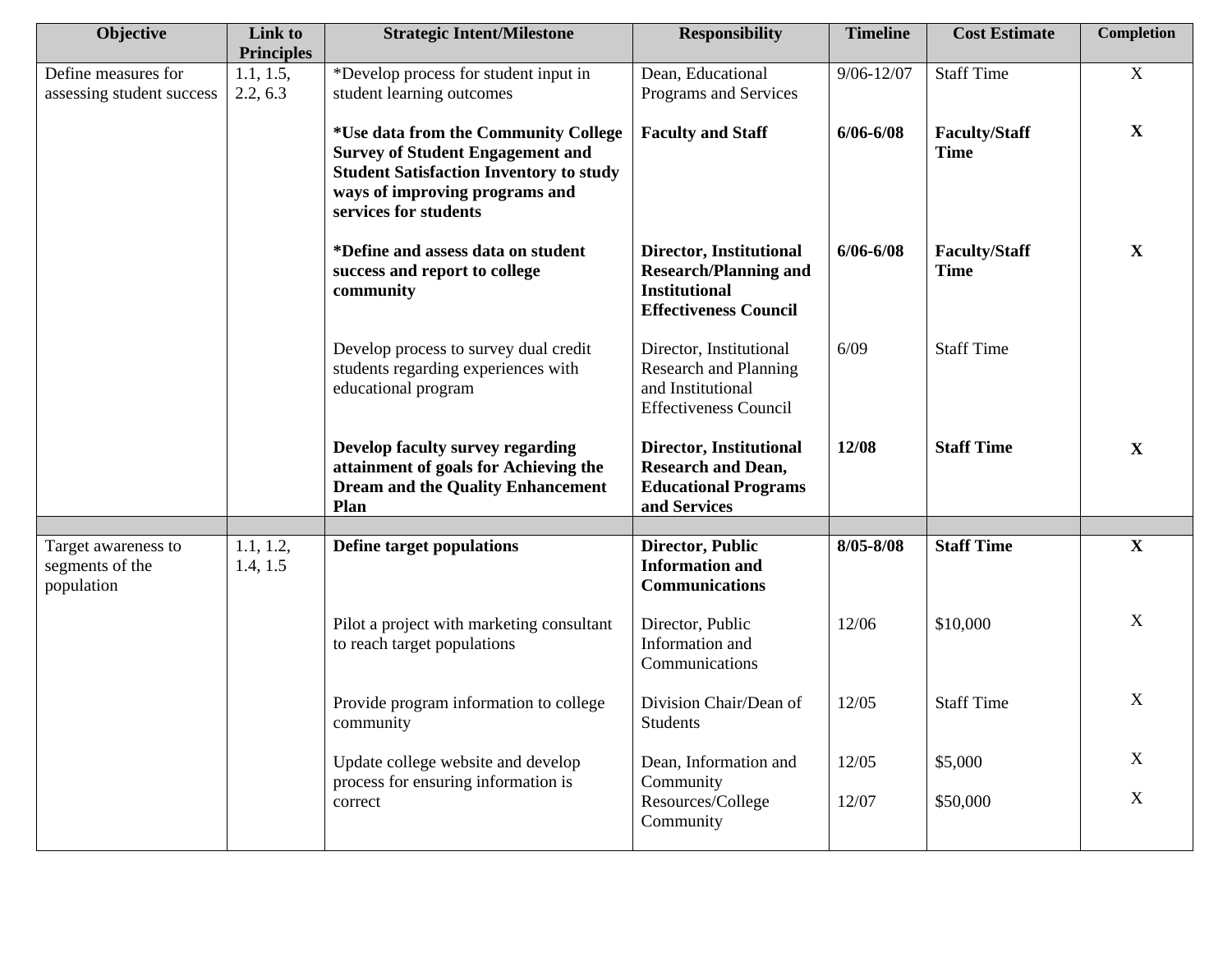| Objective                                                                     | Link to<br><b>Principles</b>                 | <b>Strategic Intent/Milestone</b>                                                                                                                                                                                                                                                                                                                                                                                                                                                                         | <b>Responsibility</b>                                                                                                                   | <b>Timeline</b>                 | <b>Cost Estimate</b>          | Completion        |
|-------------------------------------------------------------------------------|----------------------------------------------|-----------------------------------------------------------------------------------------------------------------------------------------------------------------------------------------------------------------------------------------------------------------------------------------------------------------------------------------------------------------------------------------------------------------------------------------------------------------------------------------------------------|-----------------------------------------------------------------------------------------------------------------------------------------|---------------------------------|-------------------------------|-------------------|
| Implement campus-<br>wide customer<br>service program                         | 2.1, 2.2, 2.3,<br>2.6, 6.1, 6.2,<br>6.5, 6.7 | *Improve student registration by:<br>Reducing wait time for services<br>Meeting students' needs on first<br>trip to campus<br>Developing a process to share<br>information<br><b>Developing communication</b><br>$\bullet$<br>strategies for non-traditional<br>students<br>Study role of faculty in student<br>advisement<br>Assigning email addresses to all<br>students at registration and<br>developing systems to provide<br>communication link<br>Reviewing faculty involvement in<br>registration | Dean of<br><b>Students/Division</b><br><b>Chairs/College</b><br><b>Community</b><br>Dean, Information and<br><b>Community Resources</b> | $4/05 - 9/08$<br>$9/06 - 12/06$ | <b>Staff Time</b><br>\$20,000 | $\mathbf{X}$<br>X |
|                                                                               |                                              |                                                                                                                                                                                                                                                                                                                                                                                                                                                                                                           |                                                                                                                                         |                                 |                               |                   |
| Implement<br>procedures to<br>improve<br>communications<br>during emergencies | 1.1, 1.3, 3                                  | Develop procedures for closing campus<br>during area evacuation and study the use<br>of equipment to ensure communication<br>with key staff during emergencies                                                                                                                                                                                                                                                                                                                                            | Director, Information<br><b>Technology and Deans</b>                                                                                    | 6/06                            | <b>Staff Time</b>             | X                 |
|                                                                               |                                              | Develop process to route calls to ensure<br>contact with students during emergencies                                                                                                                                                                                                                                                                                                                                                                                                                      | Director, Information<br>Technology/Dean,<br>Information and<br><b>Community Resources</b>                                              | 6/06                            | <b>Staff Time</b>             | $\mathbf X$       |
|                                                                               |                                              | Study location of critical information<br>technology services at off-site location                                                                                                                                                                                                                                                                                                                                                                                                                        | Director, Information<br>Technology/Dean,<br>Information and<br><b>Community Resources</b>                                              | $6/06 - 6/07$                   | To Be Determined              | X                 |
|                                                                               |                                              | Develop comprehensive plan to respond<br>to on-campus emergencies                                                                                                                                                                                                                                                                                                                                                                                                                                         | <b>Emergency Planning</b><br><b>Committee</b>                                                                                           | 12/08                           | <b>Staff Time</b>             | X                 |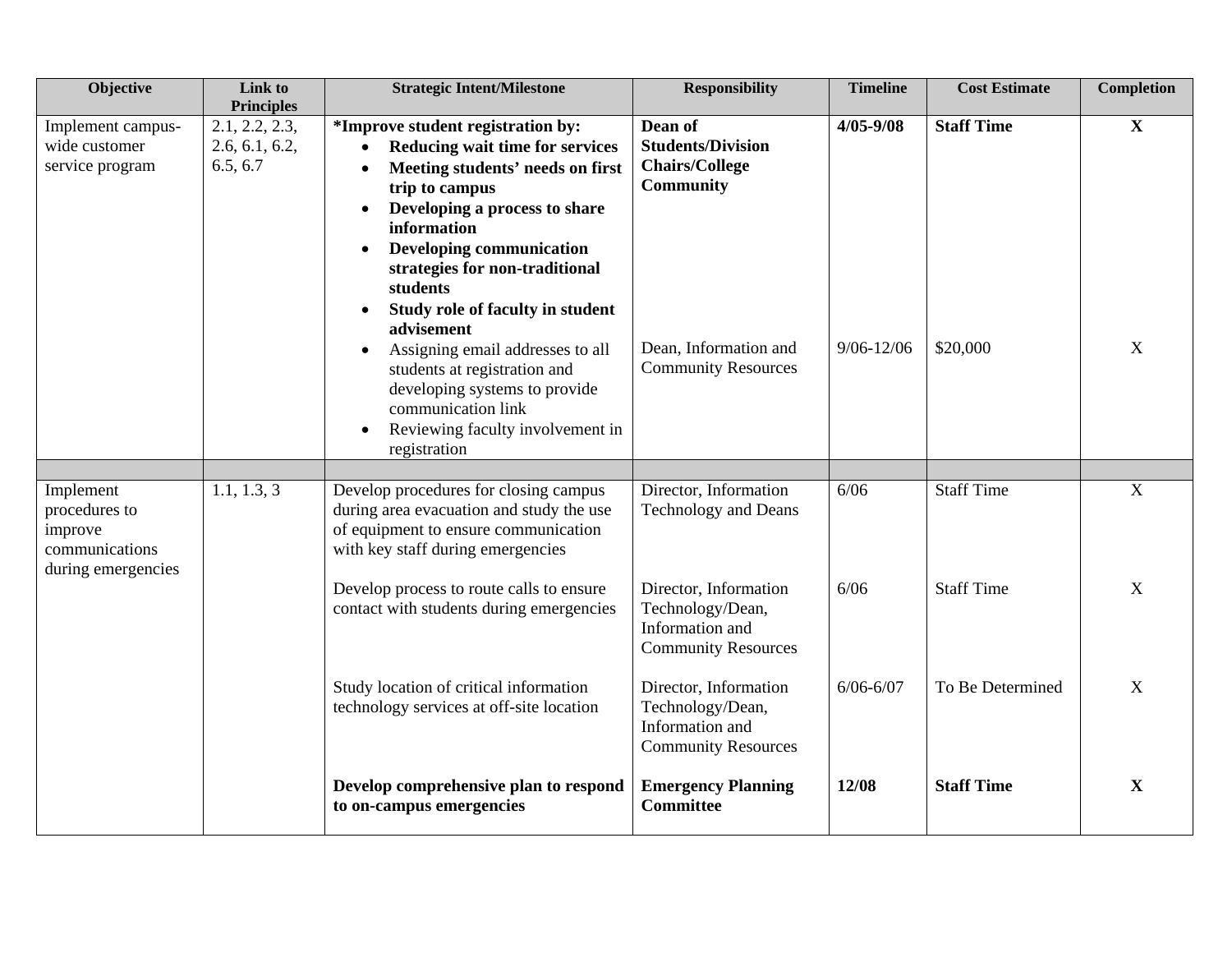### **III. DEVELOPING EDUCATIONAL PROGRAMS TO MEET NEEDS**

| Objective                                                         | Link to<br><b>Principles</b>       | <b>Strategic Intent/</b><br><b>Milestone</b>                                                                                                                                                                                               | <b>Responsibility</b>                                                                              | <b>Timeline</b> | <b>Cost Estimate</b> | <b>Completion</b>     |
|-------------------------------------------------------------------|------------------------------------|--------------------------------------------------------------------------------------------------------------------------------------------------------------------------------------------------------------------------------------------|----------------------------------------------------------------------------------------------------|-----------------|----------------------|-----------------------|
| Develop Allied Health<br>programs (both credit<br>and non-credit) | 1.1, 4.1,<br>4.2, 4.3,<br>6.4, 6.5 | *Develop new Allied Health programs:<br><b>Registered Nursing</b><br>$\bullet$<br>Cosmetology<br>$\bullet$<br>Dental Hygiene<br>$\bullet$<br>Other Health Care programs<br>$\bullet$                                                       | Dean, Educational<br>Programs and Services/<br>Dean, Information and<br><b>Community Resources</b> | $9/05 - 9/10$   | To Be Determined     |                       |
|                                                                   |                                    | Hire Allied Health faculty:<br>Allied Health Chair $-5/07$<br>$\bullet$<br>1 Registered Nurse Faculty $-5/07$<br>1 Registered Nurse Faculty -<br>$\bullet$<br>9/08<br>Cosmetology Trainer - 9/10<br>٠<br>2 Registered Nurse Faculty – 9/09 | Dean, Human Resources<br>and Payroll                                                               | $4/05 - 4/10$   | \$375,000            | X<br>X<br>$\mathbf X$ |
|                                                                   |                                    | Develop plans for on-campus workforce<br>programs                                                                                                                                                                                          | Dean, Educational<br>Programs and Services/<br>Dean, Information and<br><b>Community Resources</b> | $4/05 - 4/07$   | <b>Staff Time</b>    | X                     |
|                                                                   |                                    |                                                                                                                                                                                                                                            |                                                                                                    |                 |                      |                       |
| Develop new Associate<br>degree programs                          | 1.1, 4.1,<br>4.2, 4.3,<br>6.4, 6.5 | *Offer degree program in Nuclear Power<br>Technology                                                                                                                                                                                       | Dean, Educational<br>Programs and Services                                                         | 9/09            | \$50,000             |                       |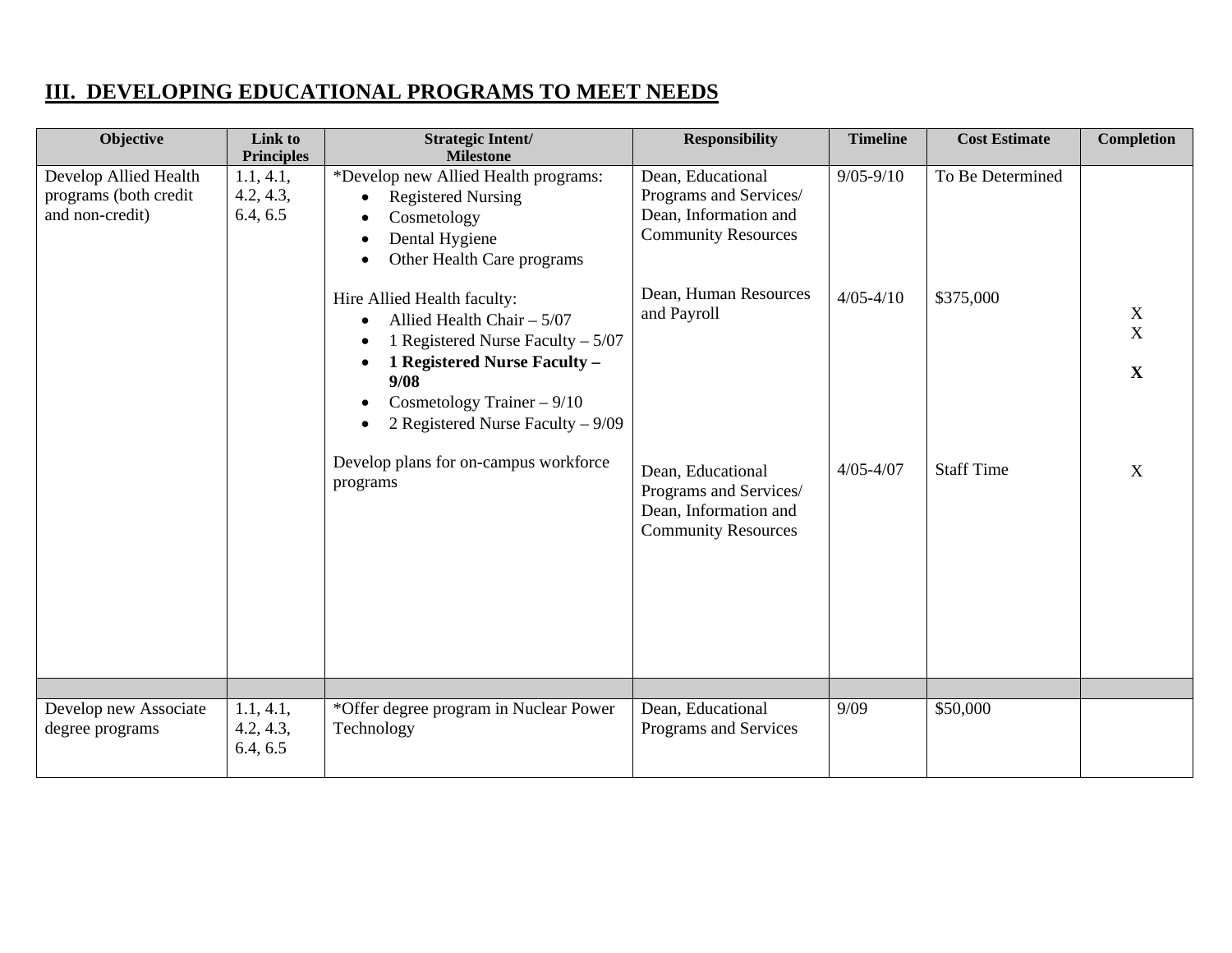| Objective                                   | Link to<br><b>Principles</b> | <b>Strategic Intent/</b><br><b>Milestone</b>                                                                                                                                                  | <b>Responsibility</b>                                                                        | <b>Timeline</b>    | <b>Cost Estimate</b> | <b>Completion</b> |
|---------------------------------------------|------------------------------|-----------------------------------------------------------------------------------------------------------------------------------------------------------------------------------------------|----------------------------------------------------------------------------------------------|--------------------|----------------------|-------------------|
| Expand music program<br>with new facilities | 1.1, 6.2,<br>6.5, 6.8        | Hire Clarion Administrator                                                                                                                                                                    | Dean, Human Resources<br>and Payroll                                                         | 8/05               | \$45,000             | $\overline{X}$    |
|                                             |                              | Develop new CE music programs                                                                                                                                                                 | Music Faculty/Clarion<br>Administrator/Director,<br><b>Community Education</b>               | $12/05 -$<br>12/06 | <b>Staff Time</b>    | $\mathbf X$       |
|                                             |                              | Develop plans to market The Clarion                                                                                                                                                           | Music Faculty/Clarion<br>Administrator/Director,<br>Public Information and<br>Communications | $9/05 - 5/06$      | <b>Staff Time</b>    | $\mathbf X$       |
|                                             |                              | Develop community music program                                                                                                                                                               | Clarion<br>Administrator/Music<br>Faculty/Community<br>Advisory Committee/CE<br>Staff        | $9/05 - 12/06$     | To Be Determined     | $\boldsymbol{X}$  |
|                                             |                              |                                                                                                                                                                                               |                                                                                              |                    |                      |                   |
| <b>Expand baccalaureate</b><br>program      | 1.1, 4.3,<br>6.1             | Begin Bachelor of Applied Technology<br>(BAT) Program                                                                                                                                         | Dean, Educational<br>Programs and Services                                                   | 9/05               | \$100,000            | $\mathbf X$       |
|                                             |                              | Develop new baccalaureate programs<br>(possible programs are):<br>• General Technology<br>Management-9/07<br>Safety, Health, Environment-9/07<br><b>Business Management-9/07</b><br>$\bullet$ | Dean, Educational<br>Programs and Services                                                   | 9/07               |                      | $\mathbf X$       |
|                                             |                              | Evaluate market & do feasibility study for<br>an online BAT degree                                                                                                                            | Dean, Educational<br>Programs and Services                                                   | 2/09               | \$40,000             |                   |
|                                             |                              | Hire faculty for new BAT programs:<br>BAT Senior class - 6/06<br>$\bullet$<br>Safety, Health Environment -<br>6/10<br>BAT Support Staff – 6/10<br>$\bullet$                                   | Dean, Human Resources<br>and Payroll                                                         | $6/06 - 9/06$      | \$150,000            | X                 |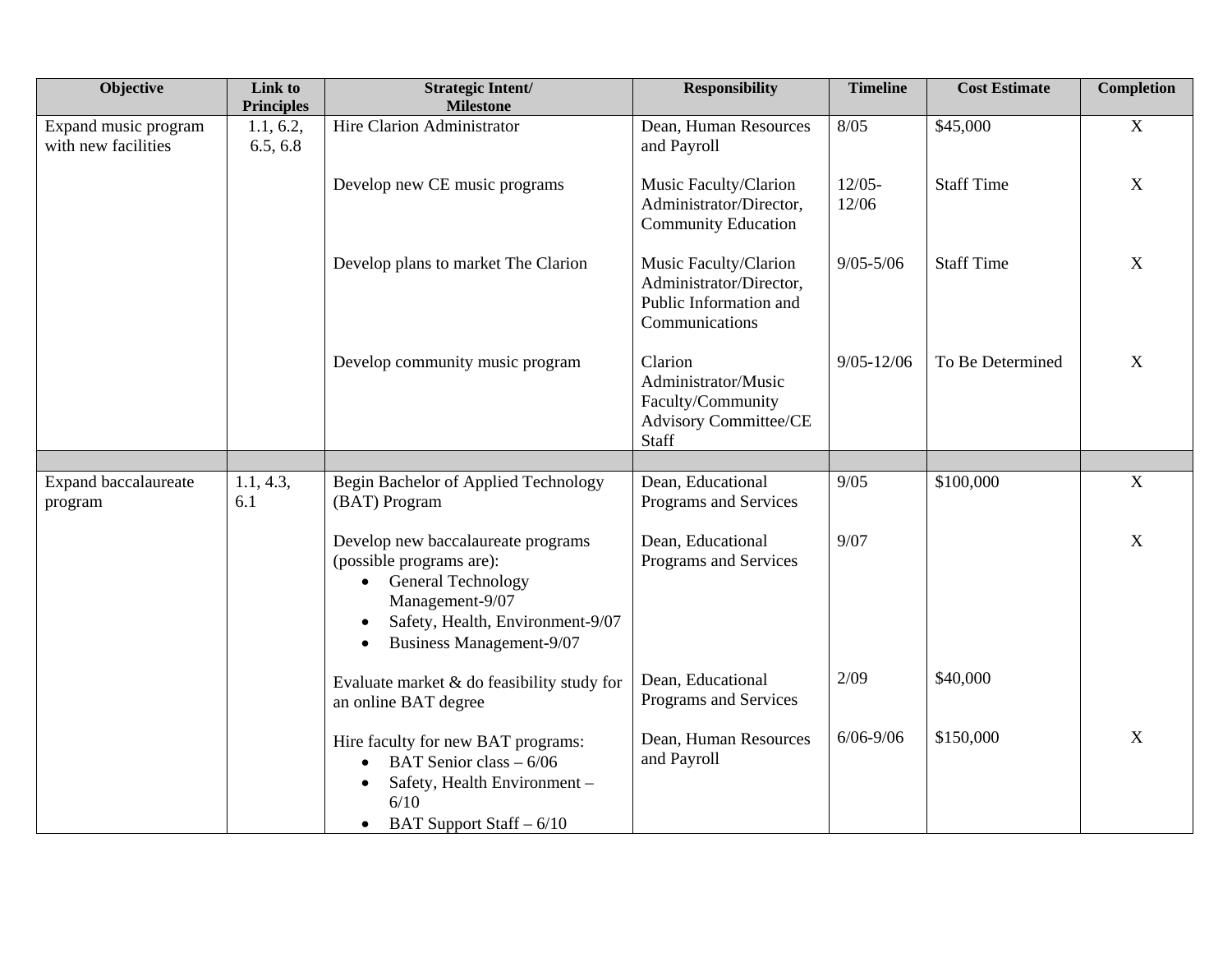| <b>Objective</b>                                        | Link to<br><b>Principles</b>       | <b>Strategic Intent/Milestone</b>                                                                                         | <b>Responsibility</b>                                                                                     | <b>Timeline</b>    | <b>Cost Estimate</b>                          | <b>Completion</b> |
|---------------------------------------------------------|------------------------------------|---------------------------------------------------------------------------------------------------------------------------|-----------------------------------------------------------------------------------------------------------|--------------------|-----------------------------------------------|-------------------|
| Develop university<br>partnership                       | 1.1, 2.5, 3,<br>4.3, 6.3           | Work with universities to identify<br>programs                                                                            | Dean, Educational<br>Programs and<br>Services/Dean,<br>Information and<br><b>Community Resources</b>      | $12/05 -$<br>12/06 | <b>Staff Time</b>                             | $\mathbf X$       |
|                                                         |                                    | <b>Deliver Master of Business</b><br>Administration program                                                               | Dean, Educational<br>Programs and<br>Services/Dean,<br>Information and<br><b>Community Resources</b>      | 12/07              | Space Costs + Cost<br>of Support Services     | X                 |
|                                                         |                                    |                                                                                                                           |                                                                                                           |                    |                                               |                   |
| <b>Expand programs</b><br>throughout service area       | 1.2, 1.3,<br>4.5, 6.2,<br>6.4, 6.7 | Expand programs with Angleton<br>Independent School District requiring<br>new faculty in psychology                       | Dean, Educational<br>Programs and Services                                                                | $9/05 - 9/06$      | \$45,000                                      | $\mathbf X$       |
|                                                         |                                    | Continue to monitor need for educational<br>programs and services in northern part of<br>service area                     | President and Dean,<br>Administrative and<br><b>Business Services</b>                                     | On-going           | <b>Staff Time</b>                             |                   |
|                                                         |                                    | Review community/college services for<br>special needs students                                                           | <b>Dean, Student Services</b>                                                                             | $9/07 - 9/08$      | <b>Staff Time</b>                             | $\mathbf X$       |
|                                                         |                                    |                                                                                                                           |                                                                                                           |                    |                                               |                   |
| Develop plan to support<br>distance learning<br>program | 1.5, 2.4,<br>6.2                   | Assign responsibility for coordination of<br>distance learning program                                                    | Dean, Educational<br>Programs and Services                                                                | 12/05              | <b>Staff Time</b>                             | $\mathbf X$       |
| Develop plan to meet<br>industry training needs         | 1.1, 6.2,<br>6.5, 6.8              | Continue implementation of CBIT<br><b>Curriculum Development Project</b>                                                  | Dean, Information and<br><b>Community Resources</b>                                                       | $9/05 - 9/06$      | Client contract $+$<br><b>CBIT</b> Investment | $\mathbf X$       |
|                                                         |                                    | Develop ongoing process to promote<br>craft training and develop plan to<br>increase enrollment in construction<br>trades | Dean, Educational<br><b>Programs and Services/</b><br>Dean, Information and<br><b>Community Resources</b> | $6/06 - 5/08$      | <b>Staff Time</b>                             | $\mathbf X$       |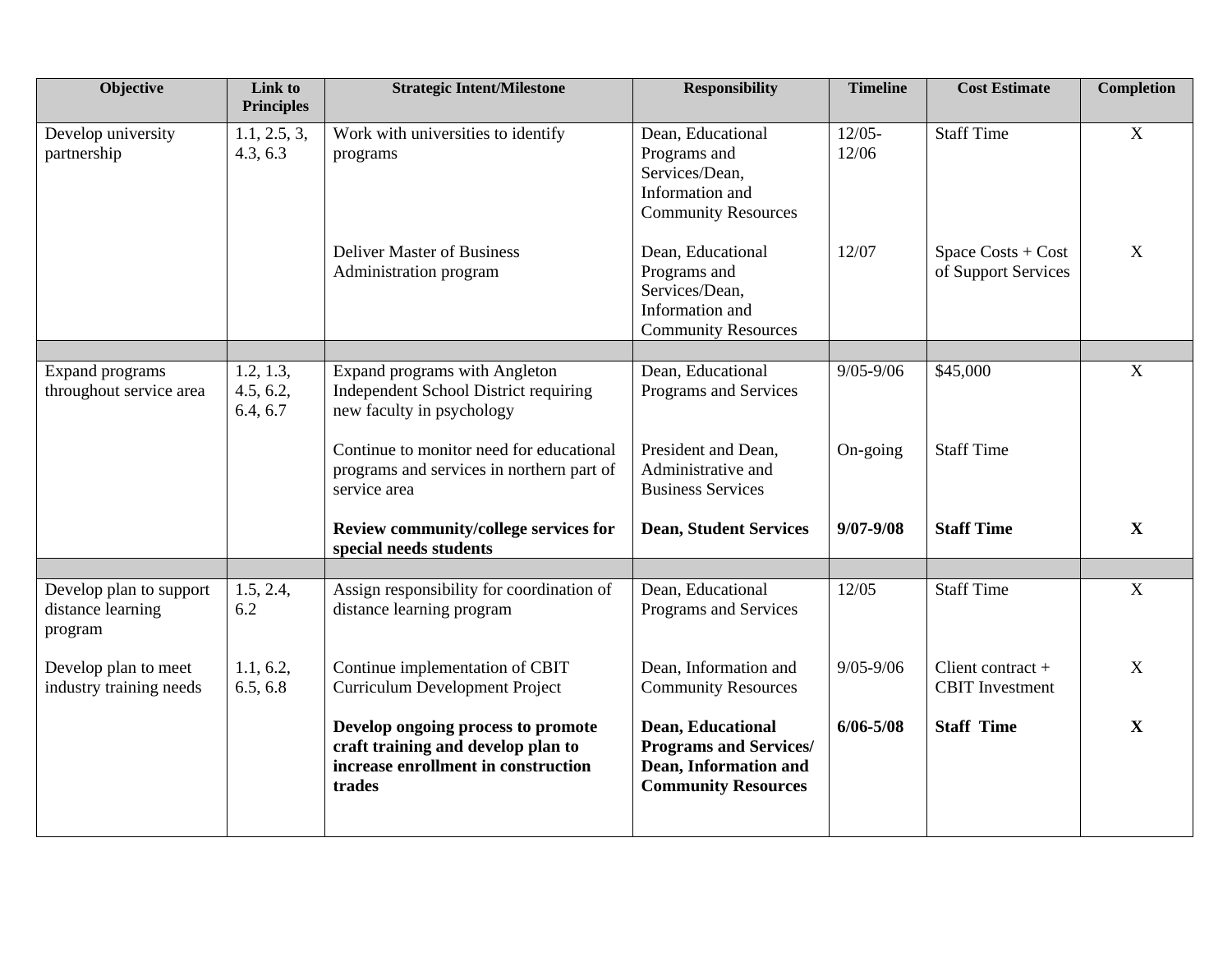| Objective                 | Link to           | <b>Strategic Intent/Milestone</b>   | <b>Responsibility</b>   | <b>Timeline</b> | <b>Cost Estimate</b> | <b>Completion</b> |
|---------------------------|-------------------|-------------------------------------|-------------------------|-----------------|----------------------|-------------------|
|                           | <b>Principles</b> |                                     |                         |                 |                      |                   |
| Realign organizational    | 1.5, 4.2,         | Define responsibilities for new     | President/Deans'        | $9/05 - 9/08$   | <b>Staff Time</b>    | л                 |
| structure and consider    | 4.3, 4.4          | faculty/staff                       | Council                 |                 |                      |                   |
| succession planning and   |                   |                                     |                         |                 |                      |                   |
| opportunities for blended |                   |                                     |                         |                 |                      |                   |
| programs                  |                   |                                     |                         |                 |                      |                   |
|                           |                   | Develop a system for anticipating   | <b>President/Deans'</b> | $9/05 - 9/08$   | <b>Staff Time</b>    | A                 |
|                           |                   | future staffing needs               | Council                 |                 |                      |                   |
|                           |                   |                                     |                         |                 |                      |                   |
| Maintain compensation     | 1.5, 4.2,         | Study faculty salary administration | Dean, Human Resources   | 2/09            | <b>Staff Time</b>    |                   |
| system                    | 4.3, 4.4          |                                     | and Payroll             |                 |                      |                   |
|                           |                   |                                     |                         |                 |                      |                   |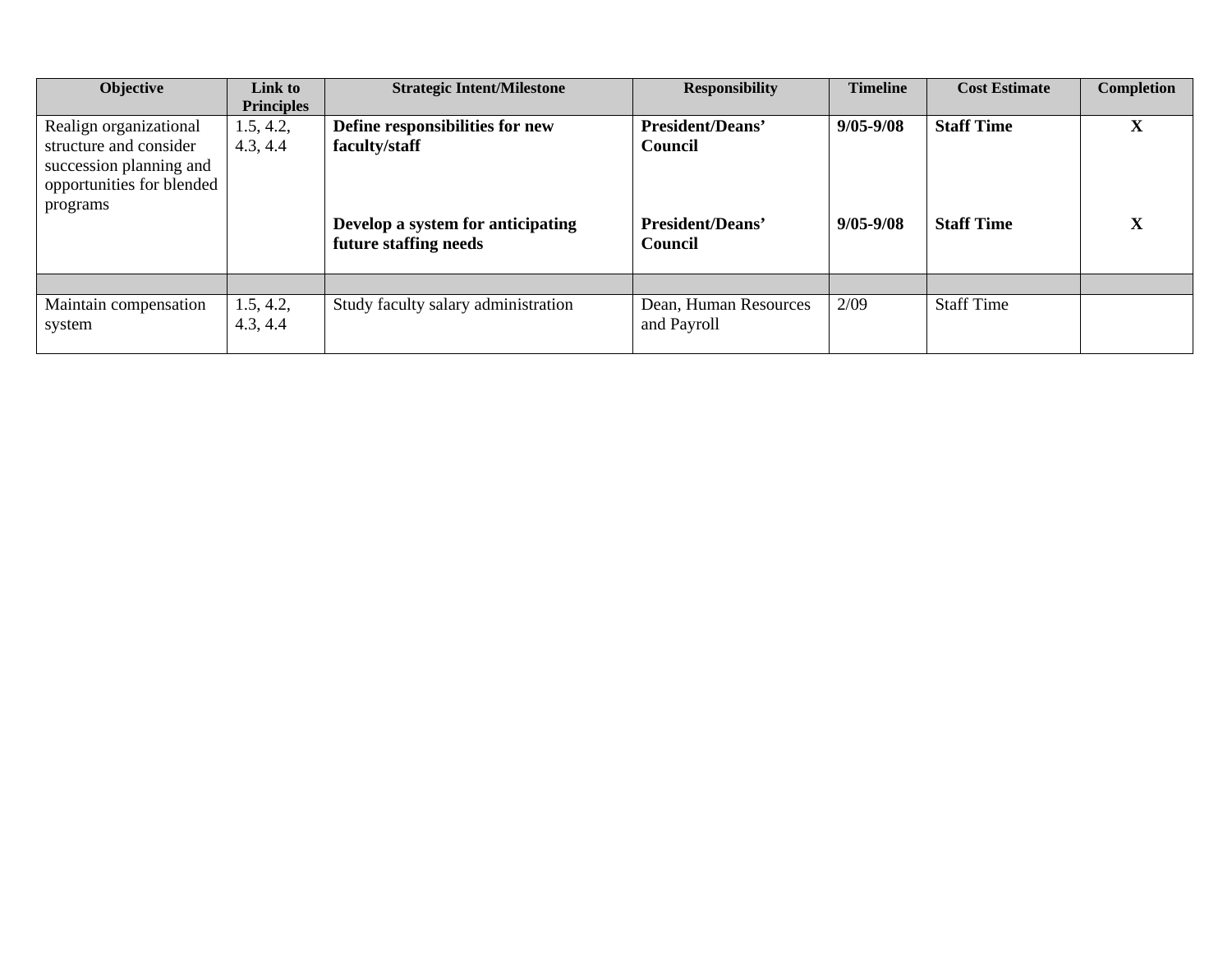## **IV. DEVELOPING FACILITIES TO MEET PROGRAM NEEDS**

| Objective                                                      | Link to<br><b>Principles</b> | <b>Strategic Intent/</b><br><b>Milestone</b>                                                                                    | <b>Responsibility</b>                                                                                     | <b>Timeline</b> | <b>Cost Estimate</b>                                                                                                                                                             | <b>Completion</b> |
|----------------------------------------------------------------|------------------------------|---------------------------------------------------------------------------------------------------------------------------------|-----------------------------------------------------------------------------------------------------------|-----------------|----------------------------------------------------------------------------------------------------------------------------------------------------------------------------------|-------------------|
| Expand facilities to meet<br>short-term and long-term<br>needs | 4.1, 4.2,<br>4.3, 6.2        | Develop space utilization plan for existing<br>facilities                                                                       | Deans' Council                                                                                            | $6/05 - 6/07$   | \$10,000                                                                                                                                                                         | $\mathbf X$       |
|                                                                |                              | *Renovate campus facilities to<br>accommodate growth in credit programs                                                         | Dean, Administrative and<br><b>Business Services</b>                                                      | $6/05 - 6/07$   | B-wing - $6/05$<br>\$800,000                                                                                                                                                     | $\mathbf X$       |
|                                                                |                              |                                                                                                                                 |                                                                                                           |                 | Miscellaneous<br>Remodeling $-6/07$<br>K-wing<br>$L\text{-wing}$<br>$C\text{-wing}$<br>Honors Atrium<br><b>Art Gallery</b><br>Library Expansion<br>Office Space<br>\$1.6 million | $\mathbf X$       |
|                                                                |                              | <b>Start Process Technology Center before</b><br>first phase of Master Plan including<br>design of Science/Technology Courtyard | Dean, Administrative and<br><b>Business Services</b>                                                      | 10/08-8/09      |                                                                                                                                                                                  |                   |
|                                                                |                              | Design Science/Technology Courtyard<br>(after design of Sadler Complex)                                                         | Dean, Administrative and<br><b>Business Services</b>                                                      | 10/08-8/09      |                                                                                                                                                                                  |                   |
|                                                                |                              | <b>Renovate Information Technology</b><br>area, moving server to second floor and<br>adding office and meeting space            | Dean, Administrative<br>and Business Services                                                             | $4/07 - 5/08$   | I-wing $-5/08$<br>\$860,000 from<br>unrestricted net<br>assets to be<br>recovered from first<br>GO bond issue                                                                    | $\mathbf{X}$      |
|                                                                |                              | Move CE courses back to campus in<br>available space                                                                            | Dean, Educational<br><b>Programs and Services/</b><br>Dean, Information and<br><b>Community Resources</b> | $6/05 - 9/08$   | <b>Staff Time</b>                                                                                                                                                                | $\mathbf X$       |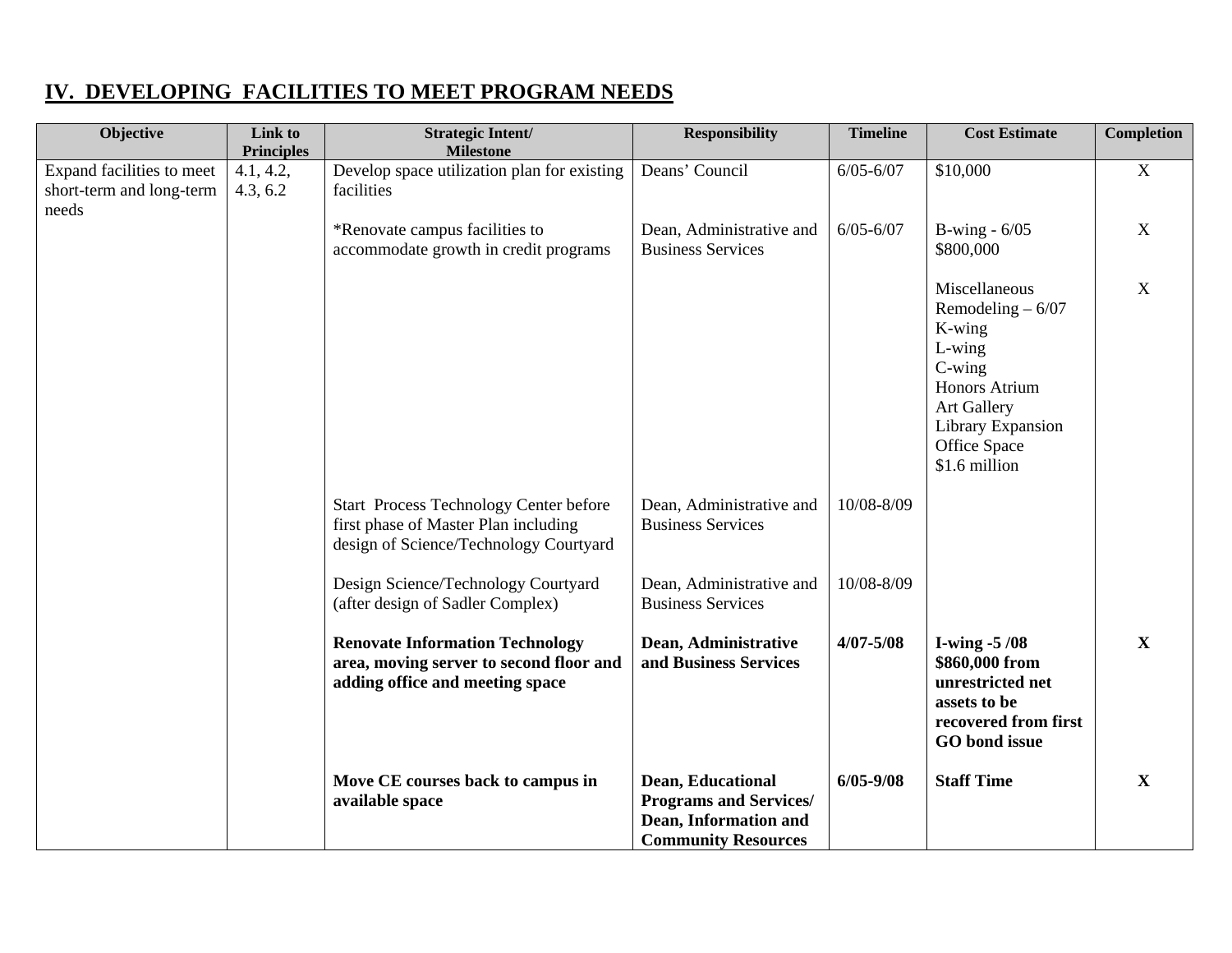| Objective                                     | Link to<br><b>Principles</b>                    | <b>Strategic Intent/</b><br><b>Milestone</b>                                                                           | <b>Responsibility</b>                                                                                     | <b>Timeline</b> | <b>Cost Estimate</b>                      | Completion              |
|-----------------------------------------------|-------------------------------------------------|------------------------------------------------------------------------------------------------------------------------|-----------------------------------------------------------------------------------------------------------|-----------------|-------------------------------------------|-------------------------|
|                                               |                                                 | *Construct facility for Health Professions<br>and Science Technology                                                   | Dean, Administrative and<br><b>Business Services</b>                                                      | $1/07 - 12/10$  | To Be Determined in<br><b>Master Plan</b> |                         |
|                                               |                                                 | Design Dow Academic Center                                                                                             | Dean, Administrative and<br><b>Business Services</b>                                                      | 10/08-8/09      |                                           |                         |
|                                               |                                                 |                                                                                                                        |                                                                                                           |                 |                                           |                         |
| Develop campus and<br>program master plan     | 4.1, 4.2,<br>4.3, 6.1,<br>6.2, 6.4,<br>6.5, 6.9 | *Develop plans for blended workforce<br>and selected academic programs<br>offered in credit and non-credit<br>programs | Dean, Educational<br><b>Programs and Services/</b><br>Dean, Information and<br><b>Community Resources</b> | $12/05 - 9/08$  | <b>Staff Time</b>                         | $\mathbf{X}$            |
|                                               |                                                 | *Develop master plan for program<br>offerings at main campus                                                           | President/Deans' Council                                                                                  | $1/06 - 6/07$   | \$150,000-\$200,000                       | X                       |
|                                               |                                                 | Develop strategy for maintenance of<br>outreach centers in Lake Jackson and<br>Freeport                                | President/Deans' Council                                                                                  | $6/05 - 6/06$   | <b>Annual Cost -</b><br>\$160,000         | $\mathbf X$             |
|                                               |                                                 | Develop revenue plan to support master<br>plan                                                                         | Dean, Administrative and<br><b>Business Services</b>                                                      | $1/06 - 6/07$   | <b>Staff Time</b>                         | $\mathbf X$             |
|                                               |                                                 | Develop communication process to<br>support master plan                                                                | President/Deans/ and<br><b>Assistant to the President</b>                                                 | $1/07 - 12/07$  | <b>Staff Time</b>                         | $\mathbf X$             |
|                                               |                                                 |                                                                                                                        |                                                                                                           |                 |                                           |                         |
| Develop budget needs<br>for college utilities | 1.5, 3                                          | Review options for savings on electrical<br>rates                                                                      | Dean, Administrative and<br><b>Business Services/</b><br>Director, Facility<br>Services                   | 3/07            | <b>Staff Time</b>                         | $\overline{\mathbf{X}}$ |
|                                               |                                                 | Incorporate rate changes in 2007-08<br>budget                                                                          | Dean, Administrative and<br><b>Business Services/</b><br>Deans' Council                                   | 5/07            | <b>Staff Time</b>                         | $\mathbf{X}$            |